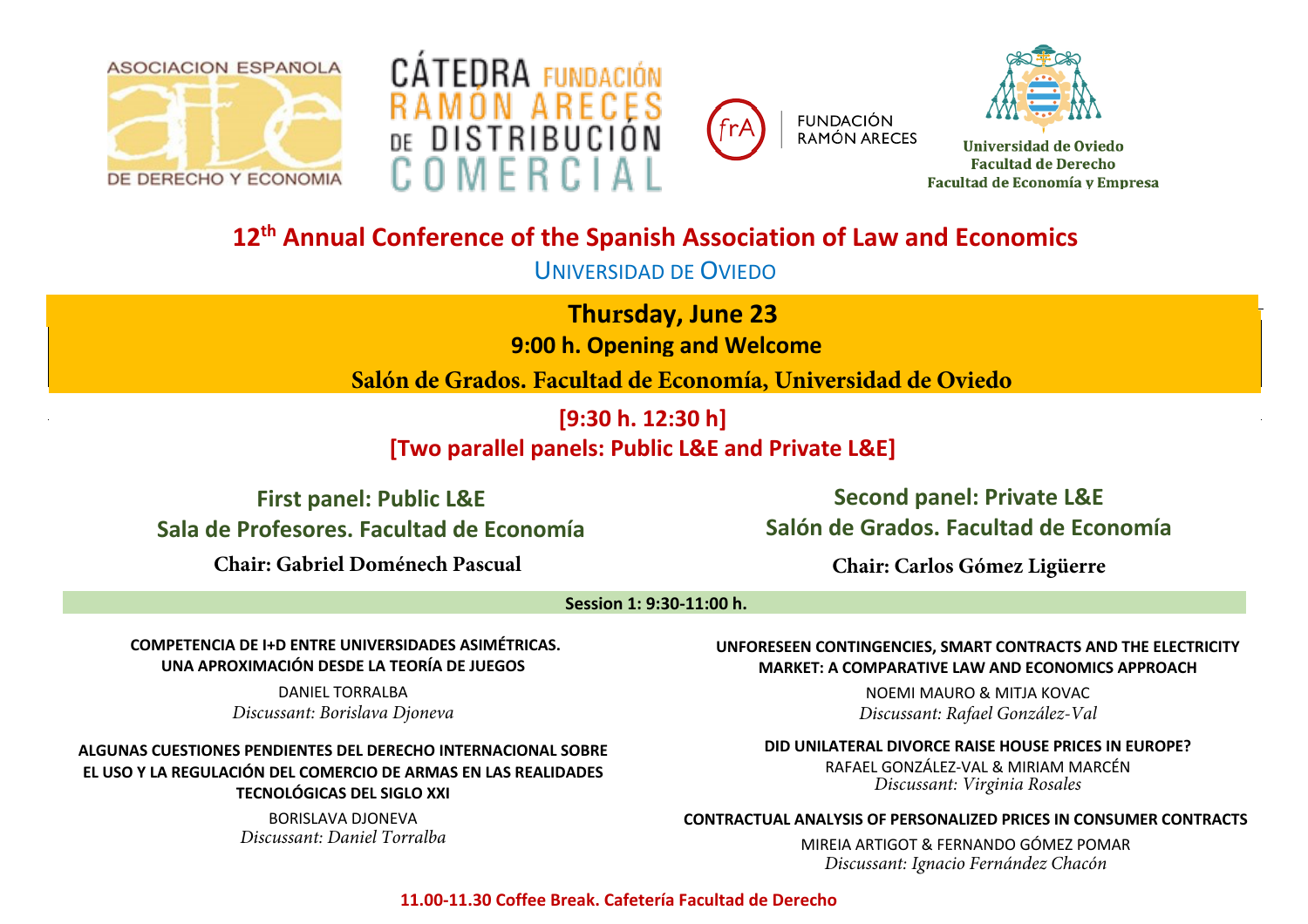#### **Session 2: 11.30-12:30 h.**

#### **POLITICAL ECONOMY OF E-PROCUREMENT QUALITY: AN EMPIRICAL INVESTIGATION**

LELA MÉLON & ROK SPRUK *Discussant: Diego Pérez*

**PUBLIC TRANSPORT CONCESSION IN BOGOTÁ: A MORAL HAZARD AND ADVERSE SELECTION PROBLEM** 

> DIEGO PÉREZ *Discussant: Mitja Kovac*

### **NOVOS RESIDENTES EM PORTUGAL: BREVE ANÁLISE SOBRE OS REGIMES FISCAIS APLICÁVEIS (TAXATION AND SOCIAL WELFARE)**

SUZANA FERNANDES DA COSTA & SARA LUÍS DIAS *Discussant: Leonor Rossi*

**DA (IR) RELEVÂNCIA DO VALOR DE MERCADO À NATUREZA QUASE ALIMENTAR: ANÁLISE DO REGIME PORTUGUÊS NA ATRIBUIÇÃO DA CASA DE MORADA DE FAMÍLIA PÓS-DIVÓRCIO OU SEPARAÇÃO** 

> ROSSANA MARTINGO CRUZ *Discussant: Leonor Rossi*

## **Keynote lecture. Salón de Grados, Facultad de Economía (12:30 h. - 14:00 h.) The Good Life after the Age of Growth**

Professor Daniel Markovits (University of Yale)

**Two parallel panels: [15:00 h. - 19:00 h]** 

**Third panel: Tax, Corporate Law and Litigation Sala de Profesores. Facultad de Economía**

**Fourth panel: Criminal Law, Institutional L&E and Regulatory Salón de Grados. Facultad de Economía** 

**Chair: Maribel Sáez Lacave**

**Chair: Virginia Rosales**

### **Session 1: 15:00-16:30 h.**

### **¿LA DUALIZACIÓN DEL IRPF GENERÓ AGRUPAMIENTO?**

JOSÉ TORRES-REMÍREZ

*Discussant: Alberto Ruiz Ojeda*

### **COMENTARIO AL ANTEPROYECTO DE LEY DE CREACIÓN DE LA AUTORIDAD ADMINISTRATIVA INDEPENDIENTE DE DEFENSA DEL CLIENTE FINANCIERO**

NICOLÁS BÁRCENA *Discussant: Ignacio Fernández Chacón*

**LA ADMINISTRACIÓN MONETARIA DEL EUROSISTEMA: REDISTRIBUCIÓN MEDIANTE REGULACIÓN** 

> ALBERTO RUIZ OJEDA *Discussant: Gabriel Doménech Pascual*

**VIOLENCE AGAINST WOMEN: THE SPILLOVER EFFECTS OF SPANISH REGIONAL EQUALITY LAWS** 

FERNANDA GUTIERREZ-NAVRATIL *Discussant: Adrián Segura Moreiras*

#### **PUNISHING TERRORISTS IN THE SPANISH SUPREME COURT:**

**HAS IDEOLOGY PLAYED ANY ROLE?** 

NUNO GAROUPA, FERNANDO G. POMAR, ADRIÁN SEGURA & SHEILA CANUDAS

*Discussant: Carlos Gómez Ligüerre*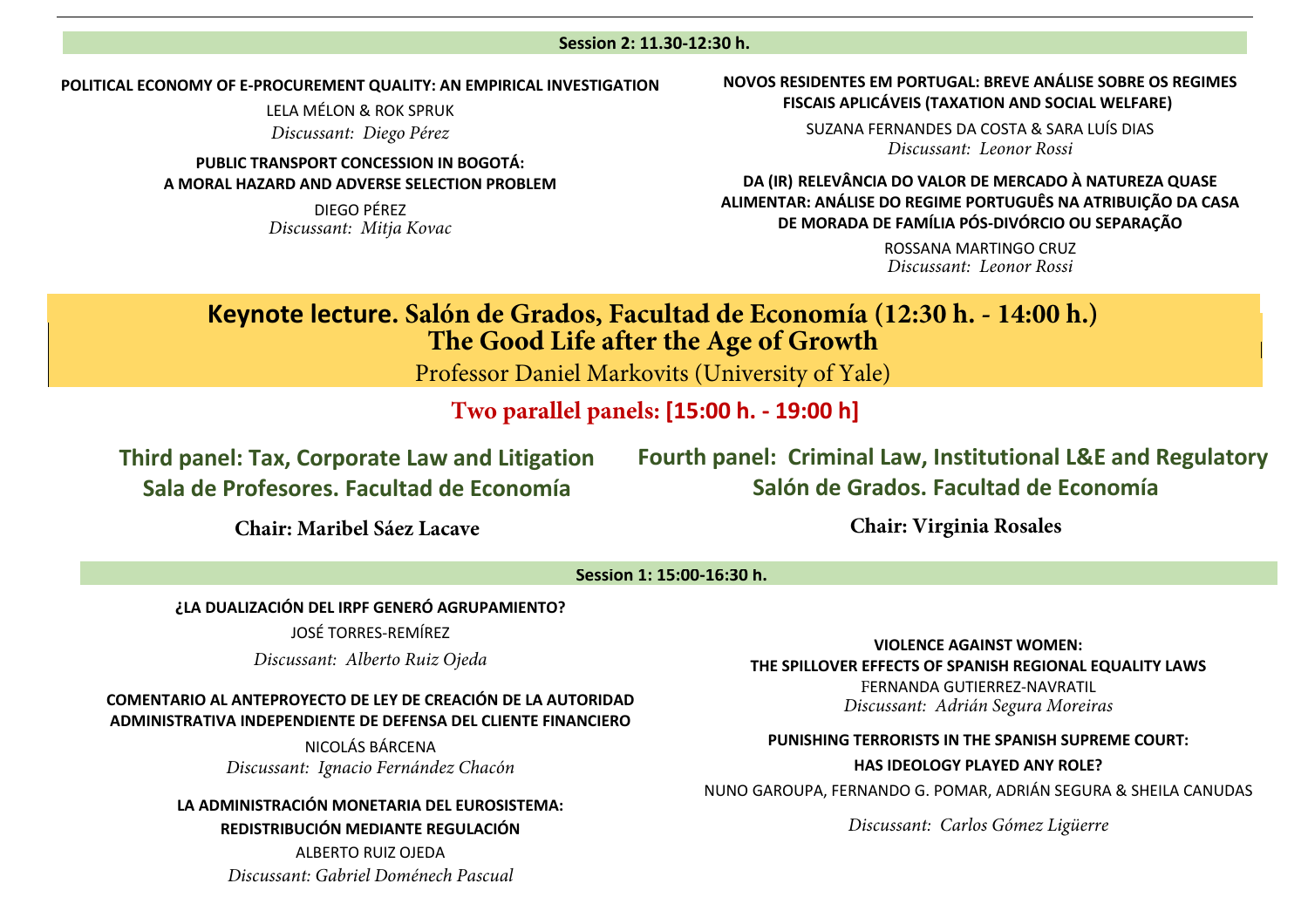### **Session 2: 16:30-17:30 h.**

### **BARBARI AD PORTAS: GOLDEN LEASH PROHIBITION AS DEFENSIVE WEAPON**

MARIBEL SÁEZ LACAVE

*Discussant: Casimiro Nigro*

### **CONFLICTING FIDUCIARY DUTIES AND FIRE SALES OF VC-BACKED START-UPS**

BO BIAN, YINGXIANG LI & CASIMIRO NIGRO *Discussant: Maribel Sáez Lacave*

### **ESTIMATING THE EFFECTS OF POLITICAL INSTABILITY ON INSTITUTIONAL QUALITY: BAYESIAN APPROACH AND SUBNATIONAL EVIDENCE FROM SLOVENIA**

THOMAS J. EMERY, MITJA KOVAC & ROK SPRUK *Discussant: Nuno Garoupa*

### **CONSTITUTIONAL MONARCHY AND LONG-RUN ECONOMIC GROWTH: FRIENDS OR FOES?**

NUNO GAROUPA & ROK SPRUK *Discussant: Leonor Rossi*

### **17.30-18.00 Coffee Break. Cafetería Facultad de Derecho**

### **Session 3: 18:00-19:00 h.**

### **JUDICIAL QUALITY AND THE CREDIT MARKET: THE CASE OF SPANISH MORTGAGES**

FERNANDO GÓMEZ-POMAR, VIRGINIA ROSALES, ADRIÁN SEGURA & ROK SPRUK *Discussant: Carlos Gómez Ligüerre*

**ATYPICAL EMPLOYMENT IN THE AVIATION SECTOR: EUROPEAN CONCEPT OF EMPLOYMENT CONTRACT AND CROSS-BORDER LABOUR DISPUTES**  NOELIA FERNÁNDEZ AVELLO *Discussant: Diego Álvarez Alonso*

### **SECTOR-LEVEL ECONOMIC EFFECTS OF REGULATORY COMPLEXITY: EVIDENCE FROM SPAIN**

ROK SRUK, JUAN S. MORA-SANGUINETTI & ISABEL SOLER *Discussant: Carlos Victoria Lazón*

> **WHAT DRIVES FISCAL PARTISANSHIP? EVIDENCE FROM LOCAL ELECTIONS** CARLOS VICTORIA LANZÓN *Discussant: José Torres Remírez*

### **[19:00 h: Annual Assembly of the Spanish Association of Law and Economics]**